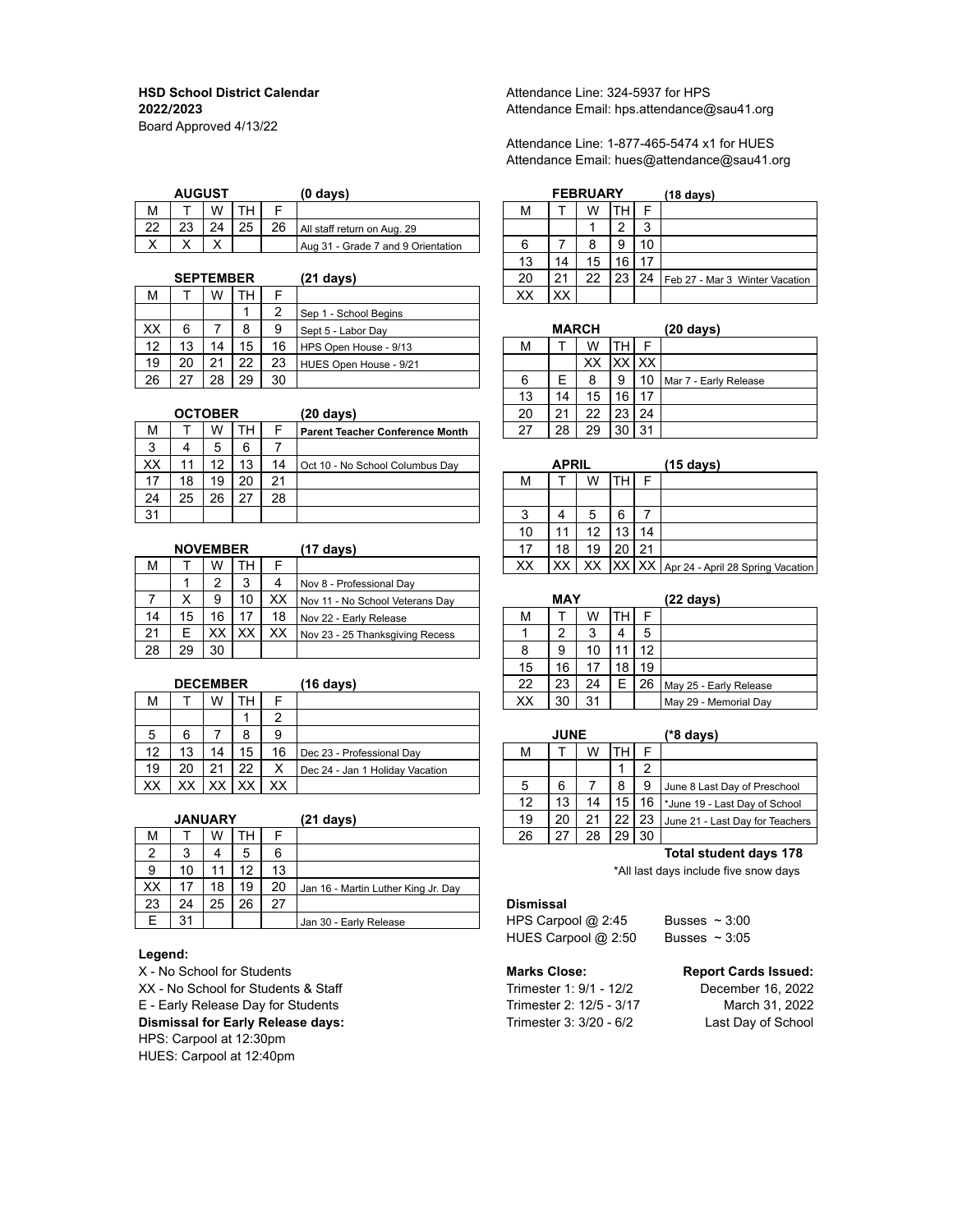|  |               |    | $(0 \text{ days})$             |
|--|---------------|----|--------------------------------|
|  |               |    |                                |
|  |               | 26 | Prof staff return on Aug. 29   |
|  |               |    | Aug 30 - Para Educators return |
|  | <b>AUGUST</b> |    |                                |

|    | <b>SEPTEMBER</b> |    |           |    | (21 days)             |    |    | <b>FEBRUARY</b> |                 |    | $(18 \text{ days})$            |
|----|------------------|----|-----------|----|-----------------------|----|----|-----------------|-----------------|----|--------------------------------|
| М  |                  | W  | <b>TH</b> | ⊏  |                       | М  |    | W               | <b>TH</b>       | F  |                                |
|    |                  |    |           | ົ  | Sep 1 - School Begins |    |    |                 | ົ               | 3  |                                |
| XX | 6                |    | 8         | 9  | Sept 5 - Labor Day    | 6  |    | 8               | -9              | 10 |                                |
| 12 | 13               | 14 | 15        | 16 |                       | 13 | 14 | 15              | 16              | 17 |                                |
| 19 | 20               | 21 | 22        | 23 |                       | 20 | 21 | 22              | 23 <sup>1</sup> | 24 | Feb 27 - Mar 3 Winter Vacation |
| 26 | -27              | 28 | 29        | 30 |                       | ХX | XX |                 |                 |    |                                |

|    | <b>OCTOBER</b> |    |     |    | $(20 \text{ days})$             |    | <b>MARCH</b> |    | $(20 \text{ days})$ |     |                       |
|----|----------------|----|-----|----|---------------------------------|----|--------------|----|---------------------|-----|-----------------------|
| м  |                | W  | TH. |    |                                 | М  |              | W  | TН                  |     |                       |
| 3  | 4              | 5  | 6   |    |                                 |    |              | XХ | XXIXX               |     |                       |
| ХX | 11             | 12 | 13  | 14 | Oct 10 - No School Columbus Day | 6  | Е            | 8  | 9                   | 10  | Mar 7 - Early Release |
| 17 | 18             | 19 | 20  | 21 |                                 | 13 | 14           | 15 | 16                  | -17 |                       |
| 24 | 25             | 26 | 27  | 28 |                                 | 20 | 21           | 22 | 23                  | 24  |                       |
| 31 |                |    |     |    |                                 | 27 | 28           | 29 | 30                  | 31  |                       |

|    | <b>NOVEMBER</b><br>(17 days) |    |    |    |                                 |    | <b>APRIL</b> |    |       |    | (15 days)         |
|----|------------------------------|----|----|----|---------------------------------|----|--------------|----|-------|----|-------------------|
| М  |                              | W  | TH | ⊏  |                                 | м  |              | W  | TН    |    |                   |
|    |                              | ◠  | 3  |    | Nov 8 - Professional Dav        |    |              |    |       |    |                   |
|    | х                            | 9  | 10 | XХ | Nov 11 - No School Veterans Dav | 3  | 4            | 5  | 6     |    |                   |
| 14 | 15                           | 16 | 17 | 18 | Nov 22 - Early Release          | 10 | 11           | 12 | 13    | 14 |                   |
| 21 | E                            | XХ | XХ | XХ | Nov 23 - 25 Thanksgiving Recess | 17 | 18           | 19 | 20    | 21 |                   |
| 28 | 29                           | 30 |    |    |                                 | XХ |              | ХX | IXX I |    | XX Apr 24 - April |

|    | <b>DECEMBER</b> |     |    |        | (16 days)                       |    | MAY |    | (22 days) |    |                         |
|----|-----------------|-----|----|--------|---------------------------------|----|-----|----|-----------|----|-------------------------|
| М  |                 | W   | TН | Е      |                                 | м  |     | W  | TН        | Е  |                         |
|    |                 |     |    | ◠      |                                 |    | ົ   |    | 4         | 5  |                         |
| 5  | 6               |     | 8  | 9      |                                 | 8  | 9   | 10 |           | 12 |                         |
| 12 | 13              | 14  | 15 | 16     | Dec 23 - Professional Day       | 15 | 16  | 17 | 18        | 19 |                         |
| 19 | 20              | 21  | 22 | v<br>∧ | Dec 24 - Jan 1 Holiday Vacation | 22 | 23  | 24 |           | 26 | May 25 - Early Release  |
| ХX | xх              | vv. |    | XХ     |                                 | ХX | 30  | 31 |           |    | l Mav 29 - Memorial Dav |

|    | <b>JANUARY</b> |    |    |    | (21 days)                           |    | <b>JUNE</b> |    |    | (*8 days) |                                   |  |
|----|----------------|----|----|----|-------------------------------------|----|-------------|----|----|-----------|-----------------------------------|--|
| м  |                | W  | TH | E  |                                     | М  |             | W  | тн |           |                                   |  |
| ◠  |                |    | 5  | 6  |                                     |    |             |    |    | റ         |                                   |  |
| 9  | 10             |    | 12 | 13 |                                     | 5  | 6           |    | 8  | 9         | June 8 Last Day of Preschool      |  |
| XX | 47             | 18 | 19 | 20 | Jan 16 - Martin Luther King Jr. Day | 12 | 13          | 14 | 15 | 16        | Utiliance 19 - Last Day of School |  |
| 23 | 24             | 25 | 26 | 27 | Jan 30 - Eary Release               | 19 | 20          | 21 | 22 | 23        | June 20- Last Day for Teachers    |  |
| E  | 31             |    |    |    |                                     | 26 |             | 28 | 29 | 30        |                                   |  |

XX - No School for Students & Staff

E - Early Release Day for Students

# **Brookline School District Calendar AUGUST (0 days) 2022-2023**

Board Approved 3/23/22

|    |    | <b>FEBRUARY</b> |    |    | $(18 \text{ days})$            |
|----|----|-----------------|----|----|--------------------------------|
| М  |    | W               |    | F  |                                |
|    |    |                 | 2  | 3  |                                |
| 6  |    | 8               | 9  | 10 |                                |
| 13 | 14 | 15              | 16 | 17 |                                |
| 20 | 21 | 22              | 23 | 24 | Feb 27 - Mar 3 Winter Vacation |
| XХ |    |                 |    |    |                                |

|    | <b>MARCH</b> |    |         |    | (20 days)             |
|----|--------------|----|---------|----|-----------------------|
| М  |              | W  |         | F  |                       |
|    |              | XХ | XX   XX |    |                       |
| 6  | Е            | 8  | 9       | 10 | Mar 7 - Early Release |
| 13 | 14           | 15 | 16      | 17 |                       |
| 20 | 21           | 22 | 23      | 24 |                       |
| 27 | 28           | 29 | 30      | 31 |                       |

|    | <b>NOVEMBER</b> |     |        |    | (17 days)                       |        | <b>APRIL</b> |    |    |    | (15 days)                                   |  |  |  |
|----|-----------------|-----|--------|----|---------------------------------|--------|--------------|----|----|----|---------------------------------------------|--|--|--|
| M  |                 | w   | TН     |    |                                 | М      |              | W  | TН |    |                                             |  |  |  |
|    |                 |     | ົ<br>ມ | 4  | Nov 8 - Professional Dav        |        |              |    |    |    |                                             |  |  |  |
|    | ⌒               | 9   | 10     | XX | Nov 11 - No School Veterans Day | ◠<br>J |              | 5  | -6 |    |                                             |  |  |  |
| 14 | 15              | 16  |        | 18 | Nov 22 - Early Release          | 10     |              | 12 | 13 | 14 |                                             |  |  |  |
| 21 | E               | XX. | XX     | XХ | Nov 23 - 25 Thanksgiving Recess | 17     | 18           | 19 | 20 | 21 |                                             |  |  |  |
| 28 | 29              | 30  |        |    |                                 | XХ     | XХ           | XX |    |    | XX   XX   Apr 24 - April 28 Spring Vacation |  |  |  |

|    | MAY |    |    | $(22 \text{ days})$ |                        |  |  |  |  |
|----|-----|----|----|---------------------|------------------------|--|--|--|--|
| М  |     | W  |    |                     |                        |  |  |  |  |
|    | 2   | 3  |    | 5                   |                        |  |  |  |  |
| 8  | 9   | 10 |    | 12                  |                        |  |  |  |  |
| 15 | 16  | 17 | 18 | 19                  |                        |  |  |  |  |
| 22 | 23  | 24 | E  | 26                  | May 25 - Early Release |  |  |  |  |
| XХ | 30  | 31 |    |                     | May 29 - Memorial Day  |  |  |  |  |

|    | <b>JUNE</b> |    |    |    | (*8 days)                      |  |  |  |  |  |  |
|----|-------------|----|----|----|--------------------------------|--|--|--|--|--|--|
| М  |             | W  |    |    |                                |  |  |  |  |  |  |
|    |             |    |    | 2  |                                |  |  |  |  |  |  |
| 5  | 6           |    | 8  | 9  | June 8 Last Day of Preschool   |  |  |  |  |  |  |
| 12 | 13          | 14 | 15 | 16 | *June 19 - Last Day of School  |  |  |  |  |  |  |
| 19 | 20          | 21 | 22 | 23 | June 20- Last Day for Teachers |  |  |  |  |  |  |
| 26 |             | 28 |    | 30 |                                |  |  |  |  |  |  |

## **Legend: Total student days 178**<br>X - No School for Students **No School for Students Total student days** include five snow da \*All last days include five snow days